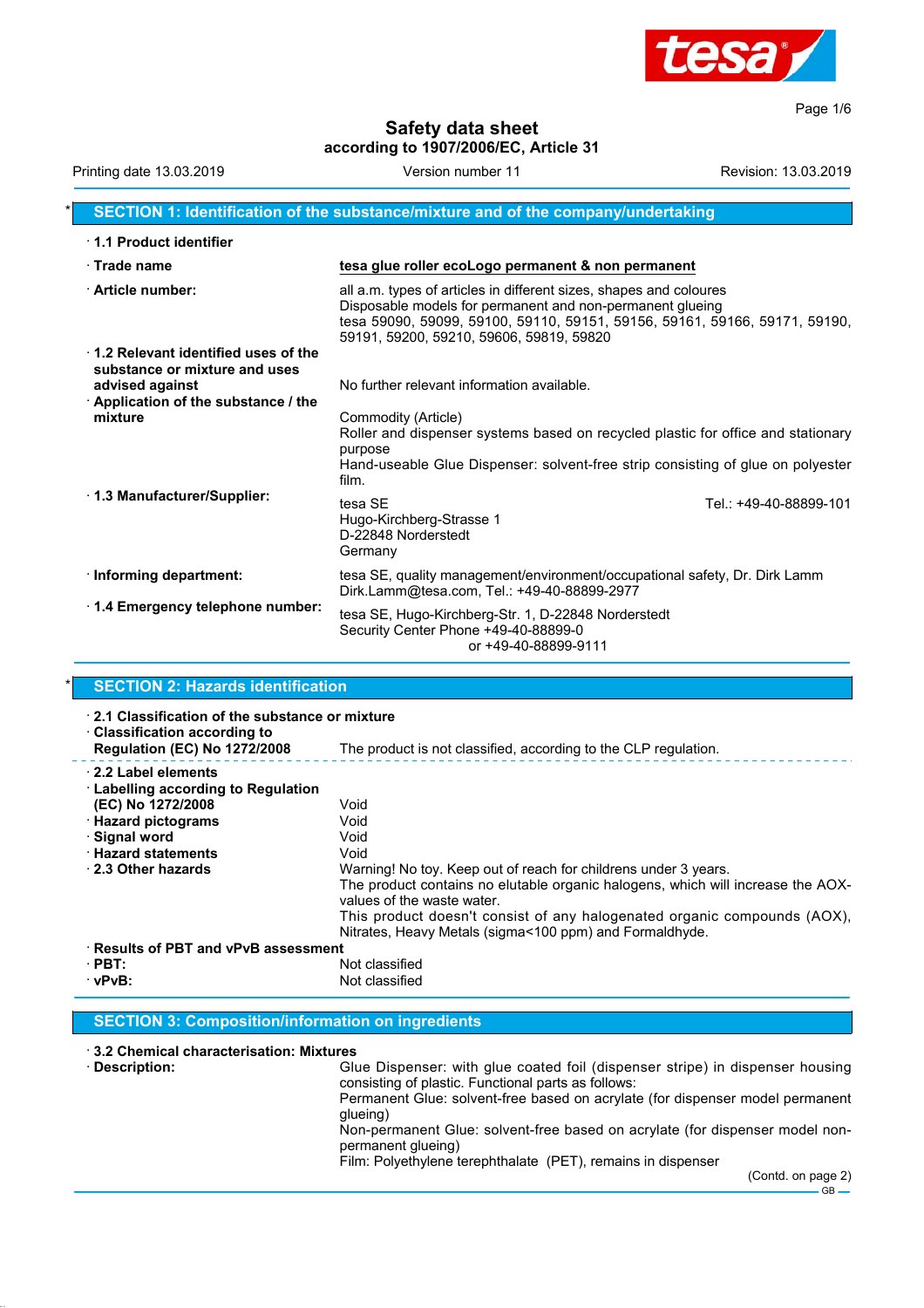

**Safety data sheet**

|                                                                                                        | according to 1907/2006/EC, Article 31                                                                                                                                                                                                                                                                                                                      |                      |
|--------------------------------------------------------------------------------------------------------|------------------------------------------------------------------------------------------------------------------------------------------------------------------------------------------------------------------------------------------------------------------------------------------------------------------------------------------------------------|----------------------|
| Printing date 13.03.2019                                                                               | Version number 11                                                                                                                                                                                                                                                                                                                                          | Revision: 13.03.2019 |
| Trade name tesa glue roller ecoLogo permanent & non permanent                                          |                                                                                                                                                                                                                                                                                                                                                            |                      |
| · Characterisation equipment,                                                                          |                                                                                                                                                                                                                                                                                                                                                            | (Contd. of page 1)   |
| container:                                                                                             | Housing: Polystyrene (PS). Recycled plastic based on 100% recycled materials in<br>accordance to DIN EN ISO 14021.<br>Large Gear: Polyoxymethylene-Acetale Copolymere (POM)<br>Small Gear: Polyoxymethylene-Acetale Copolymere (POM)<br>Applicator Tip: Polyoxymethylene-Acetale Copolymere (POM)<br>Core: Acrylnitrile-Butadiene-Styrene Copolymere (ABS) |                      |
| · Dangerous components:<br>∙ SVHC                                                                      | Void<br>Free of any SVHC substances or < 0.1 %                                                                                                                                                                                                                                                                                                             |                      |
| Regulation (EC) No 648/2004 on<br>detergents / Labelling for contents<br><b>Additional information</b> | not applicable<br>For the wording of the listed hazard phrases refer to section 16.                                                                                                                                                                                                                                                                        |                      |
| <b>SECTION 4: First aid measures</b>                                                                   |                                                                                                                                                                                                                                                                                                                                                            |                      |
| 4.1 Description of first aid measures                                                                  |                                                                                                                                                                                                                                                                                                                                                            |                      |
| <b>General information</b>                                                                             | No special measures required.                                                                                                                                                                                                                                                                                                                              |                      |
| <b>After inhalation</b>                                                                                | void                                                                                                                                                                                                                                                                                                                                                       |                      |
| <b>After skin contact</b>                                                                              | The product is not skin irritating.<br>Rinse with warm water.                                                                                                                                                                                                                                                                                              |                      |
| <b>∴After eye contact</b>                                                                              | Void                                                                                                                                                                                                                                                                                                                                                       |                      |
| · After swallowing                                                                                     | Not necessary at proper use                                                                                                                                                                                                                                                                                                                                |                      |
| 4.2 Most important symptoms and                                                                        |                                                                                                                                                                                                                                                                                                                                                            |                      |
| effects, both acute and delayed<br>4.3 Indication of any immediate<br>medical attention and special    | No further relevant information available.                                                                                                                                                                                                                                                                                                                 |                      |
| treatment needed                                                                                       | No further relevant information available.                                                                                                                                                                                                                                                                                                                 |                      |
| <b>SECTION 5: Firefighting measures</b>                                                                |                                                                                                                                                                                                                                                                                                                                                            |                      |
| 5.1 Extinguishing media                                                                                |                                                                                                                                                                                                                                                                                                                                                            |                      |
| · Suitable extinguishing agents                                                                        | CO2, extinguishing powder or water jet. Fight larger fires with water jet.                                                                                                                                                                                                                                                                                 |                      |
| 5.2 Special hazards arising from the                                                                   |                                                                                                                                                                                                                                                                                                                                                            |                      |
| substance or mixture                                                                                   | Polystyrene develops deap black steams with acute smell while burning.<br>Can be released in case of fire:<br>Nitrogen oxide (NOx)                                                                                                                                                                                                                         |                      |
| 5.3 Advice for firefighters                                                                            | Carbon monoxide (CO)                                                                                                                                                                                                                                                                                                                                       |                      |
| · Protective equipment:                                                                                | Put on breathing apparatus.<br>Do not inhale explosion gases or combustion gases.                                                                                                                                                                                                                                                                          |                      |
| <b>SECTION 6: Accidental release measures</b>                                                          |                                                                                                                                                                                                                                                                                                                                                            |                      |
| 6.1 Personal precautions, protective                                                                   |                                                                                                                                                                                                                                                                                                                                                            |                      |

| equipment and emergency<br>procedures<br>6.2 Environmental precautions:<br>6.3 Methods and material for | Not required.<br>No special measures required.                                                                                                                                                                                    |
|---------------------------------------------------------------------------------------------------------|-----------------------------------------------------------------------------------------------------------------------------------------------------------------------------------------------------------------------------------|
| containment and cleaning up:<br>⋅6.4 Reference to other sections                                        | Collect mechanically.<br>No dangerous materials are released.<br>See Section 7 for information on safe handling<br>See Section 8 for information on personal protection equipment.<br>See Section 13 for information on disposal. |

### **SECTION 7: Handling and storage**

· **7.1 Precautions for safe handling** No special measures required.

Page 2/6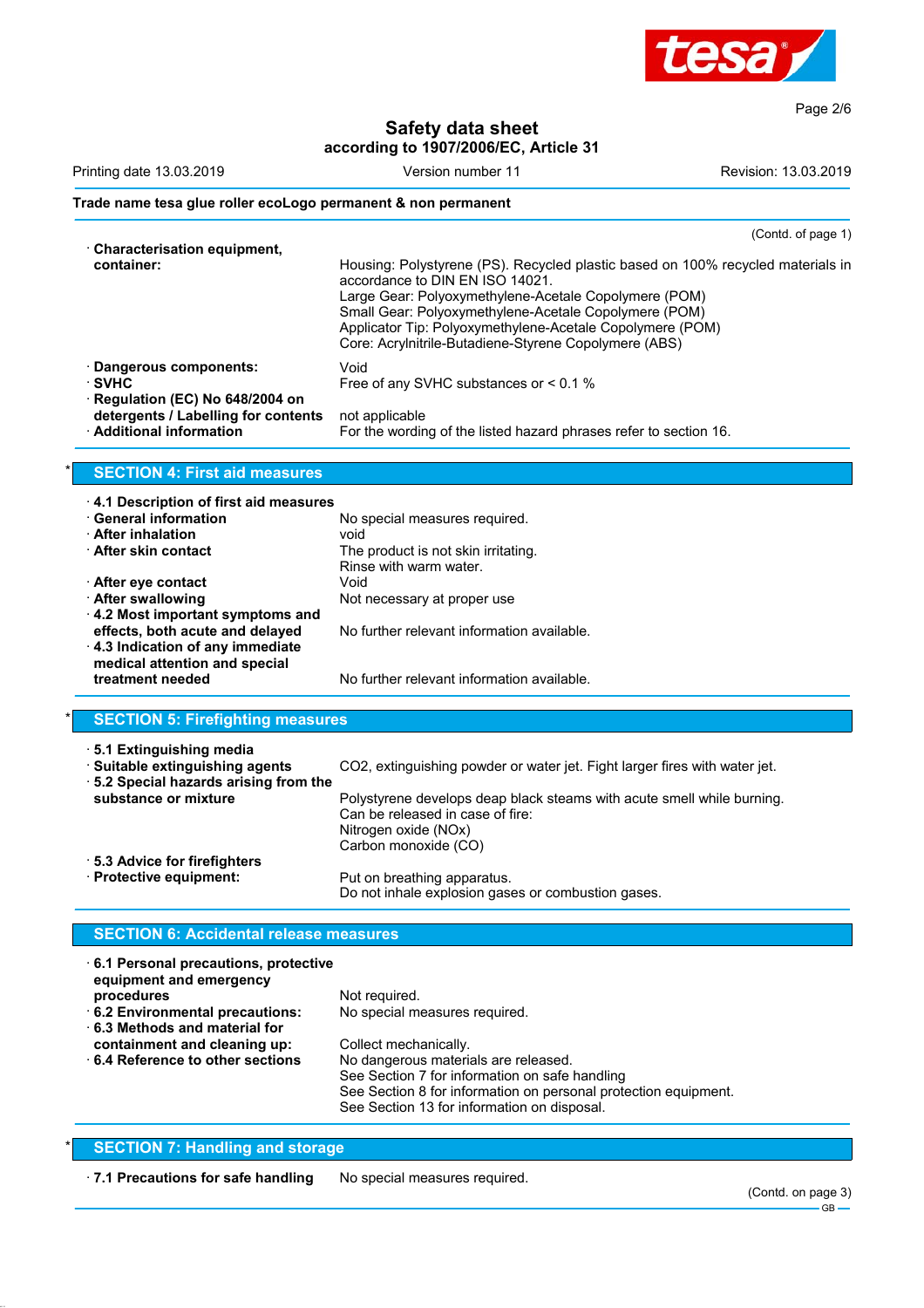

Page 3/6

## **Safety data sheet**

|                                                                                | Version number 11                                                         | Revision: 13.03.2019 |
|--------------------------------------------------------------------------------|---------------------------------------------------------------------------|----------------------|
| Trade name tesa glue roller ecoLogo permanent & non permanent                  |                                                                           |                      |
|                                                                                |                                                                           | (Contd. of page 2)   |
| · Information about protection                                                 |                                                                           |                      |
| against explosions and fires:                                                  | No special measures required.                                             |                      |
| .7.2 Conditions for safe storage, including any incompatibilities<br>· Storage |                                                                           |                      |
| Requirements to be met by                                                      |                                                                           |                      |
| storerooms and containers:                                                     | No special requirements.                                                  |                      |
| · Information about storage in one                                             |                                                                           |                      |
| common storage facility:<br><b>Further information about storage</b>           | Not required.                                                             |                      |
| conditions:                                                                    | None.                                                                     |                      |
| · 7.3 Specific end use(s)                                                      | No further relevant information available.                                |                      |
| <b>SECTION 8: Exposure controls/personal protection</b>                        |                                                                           |                      |
|                                                                                |                                                                           |                      |
| · Additional information about design                                          |                                                                           |                      |
| of technical systems:                                                          | No further data; see item 7.                                              |                      |
| 8.1 Control parameters                                                         |                                                                           |                      |
|                                                                                | Components with critical values that require monitoring at the workplace: |                      |
| · Additional information:                                                      | The lists that were valid during the compilation were used as basis.      |                      |
| 8.2 Exposure controls                                                          |                                                                           |                      |
| · Personal protective equipment                                                |                                                                           |                      |
| <b>Breathing equipment:</b>                                                    | Void                                                                      |                      |
| · Protection of hands:                                                         | Not required.                                                             |                      |
| Eye protection:                                                                | Not required.                                                             |                      |
| <b>Body protection:</b>                                                        | Not required.                                                             |                      |
|                                                                                |                                                                           |                      |
| <b>SECTION 9: Physical and chemical properties</b>                             |                                                                           |                      |
| 9.1 Information on basic physical and chemical properties                      |                                                                           |                      |

|  | J. I IIIIVIIIIAUVII VII DASIV |
|--|-------------------------------|
|  | <b>General Information</b>    |

| General Information                                                                                                    |                                  |
|------------------------------------------------------------------------------------------------------------------------|----------------------------------|
| Appearance:<br>Form:                                                                                                   | Solid.                           |
| Colour:                                                                                                                | Various colours                  |
| · Smell:                                                                                                               | Nearly odourless                 |
| Odour threshold:                                                                                                       | Not determined.                  |
| · pH-value:                                                                                                            | Not applicable.                  |
| Change in condition<br><b>Melting point/freezing point:</b><br>Initial boiling point and boiling range: not applicable | Not determined<br>Not determined |
| · Flash point:                                                                                                         | Not applicable                   |
| · Inflammability (solid, gaseous)                                                                                      | Not determined.                  |
| · Decomposition temperature:                                                                                           | Not determined.                  |
| Self-inflammability:                                                                                                   | Product is not selfigniting.     |
| <b>Explosive properties:</b>                                                                                           | Product is not explosive.        |
| Critical values for explosion:                                                                                         |                                  |
| Lower:                                                                                                                 | Not determined.                  |
| Upper:                                                                                                                 | Not determined.                  |
| · Steam pressure:                                                                                                      | Not applicable.                  |
| · Density at 20 °C                                                                                                     | $1.05$ g/cm <sup>3</sup>         |
|                                                                                                                        | Not determined                   |
| · Relative density                                                                                                     | Not determined.                  |
|                                                                                                                        | $\sim$ $\sim$                    |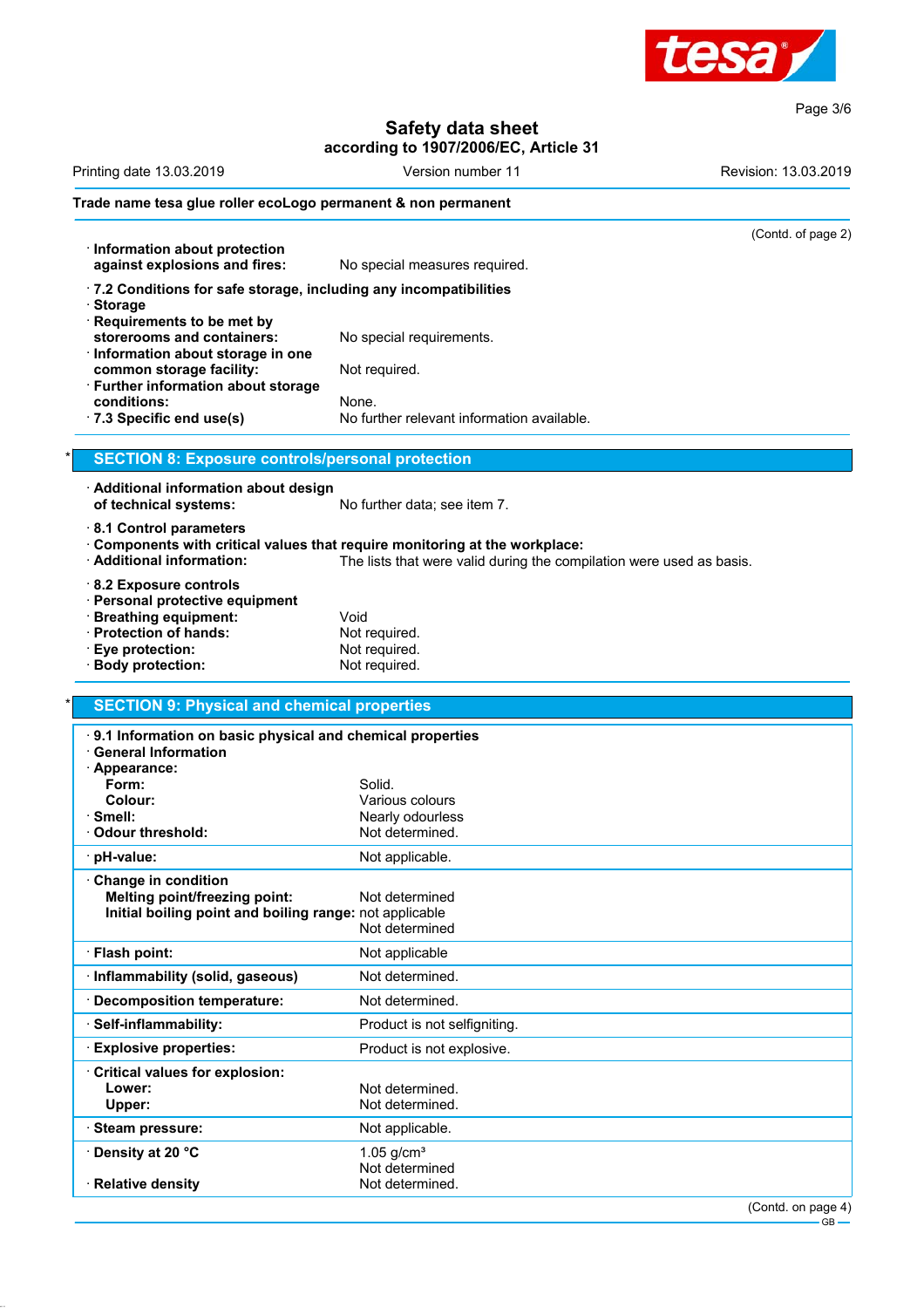

Page 4/6

#### **Safety data sheet according to 1907/2006/EC, Article 31**

| Printing date 13.03.2019 | , number 1 | `≏vision'<br>13.03.2019 |
|--------------------------|------------|-------------------------|
|                          |            |                         |

#### **Trade name tesa glue roller ecoLogo permanent & non permanent**

|                                             | (Contd. of page 3)                                   |
|---------------------------------------------|------------------------------------------------------|
| · Vapour density<br><b>Evaporation rate</b> | Not applicable.<br>Not applicable.                   |
|                                             |                                                      |
| Solubility in / Miscibility with            |                                                      |
| Water:                                      | Unsoluble                                            |
| · Partition coefficient: n-octanol/water:   | Not determined.                                      |
| $\cdot$ Viscosity:                          |                                                      |
| dynamic:                                    | Not applicable.                                      |
| kinematic:                                  | Not applicable.                                      |
| Solvent content:                            |                                                      |
| <b>Organic solvents:</b>                    | $0.0\%$                                              |
| Solids content:<br>9.2 Other information    | 100.0%<br>No further relevant information available. |

#### **SECTION 10: Stability and reactivity**

| 10.1 Reactivity<br>10.2 Chemical stability      | No further relevant information available.            |
|-------------------------------------------------|-------------------------------------------------------|
| · Thermal decomposition / conditions            |                                                       |
| to be avoided:<br>10.3 Possibility of hazardous | No decomposition if used according to specifications. |
| reactions                                       | No dangerous reactions known                          |
| 10.4 Conditions to avoid                        | No further relevant information available.            |
| 10.5 Incompatible materials:                    | No further relevant information available.            |
| 10.6 Hazardous decomposition                    |                                                       |
| products:                                       | No dangerous decomposition products known             |
|                                                 |                                                       |

#### **SECTION 11: Toxicological information**

| 11.1 Information on toxicological effects                               |                                                                   |  |  |
|-------------------------------------------------------------------------|-------------------------------------------------------------------|--|--|
| <b>Acute toxicity</b>                                                   | Based on available data, the classification criteria are not met. |  |  |
| · Primary irritant effect:                                              |                                                                   |  |  |
| · Skin corrosion/irritation                                             | Based on available data, the classification criteria are not met. |  |  |
| · Serious eye damage/irritation                                         | Based on available data, the classification criteria are not met. |  |  |
| · Respiratory or skin sensitisation                                     | Based on available data, the classification criteria are not met. |  |  |
| CMR effects (carcinogenity, mutagenicity and toxicity for reproduction) |                                                                   |  |  |
| Germ cell mutagenicity                                                  | Based on available data, the classification criteria are not met. |  |  |
| <b>Carcinogenicity</b>                                                  | Based on available data, the classification criteria are not met. |  |  |
| · Reproductive toxicity                                                 | Based on available data, the classification criteria are not met. |  |  |
| STOT-single exposure                                                    | Based on available data, the classification criteria are not met. |  |  |
| STOT-repeated exposure                                                  | Based on available data, the classification criteria are not met. |  |  |
| <b>Aspiration hazard</b>                                                | Based on available data, the classification criteria are not met. |  |  |

#### **SECTION 12: Ecological information**

# · **12.1 Toxicity**

- 
- 
- 
- · **Additional ecological information:** · **According to recipe contains the following heavy metals and compounds according to EC**

No further relevant information available. · **12.2 Persistence and degradability** No further relevant information available.

· **12.3 Bioaccumulative potential** No further relevant information available.

No further relevant information available.

**guideline NO. 76/464 EC:** Free of heavy metals (Pb, Cd, Hg, Cr6+) Free of Polybrominated Biphenyls (PBBs) and Polybrominated Diphenyl Ethers (PBDEs) according to RoHS Directive.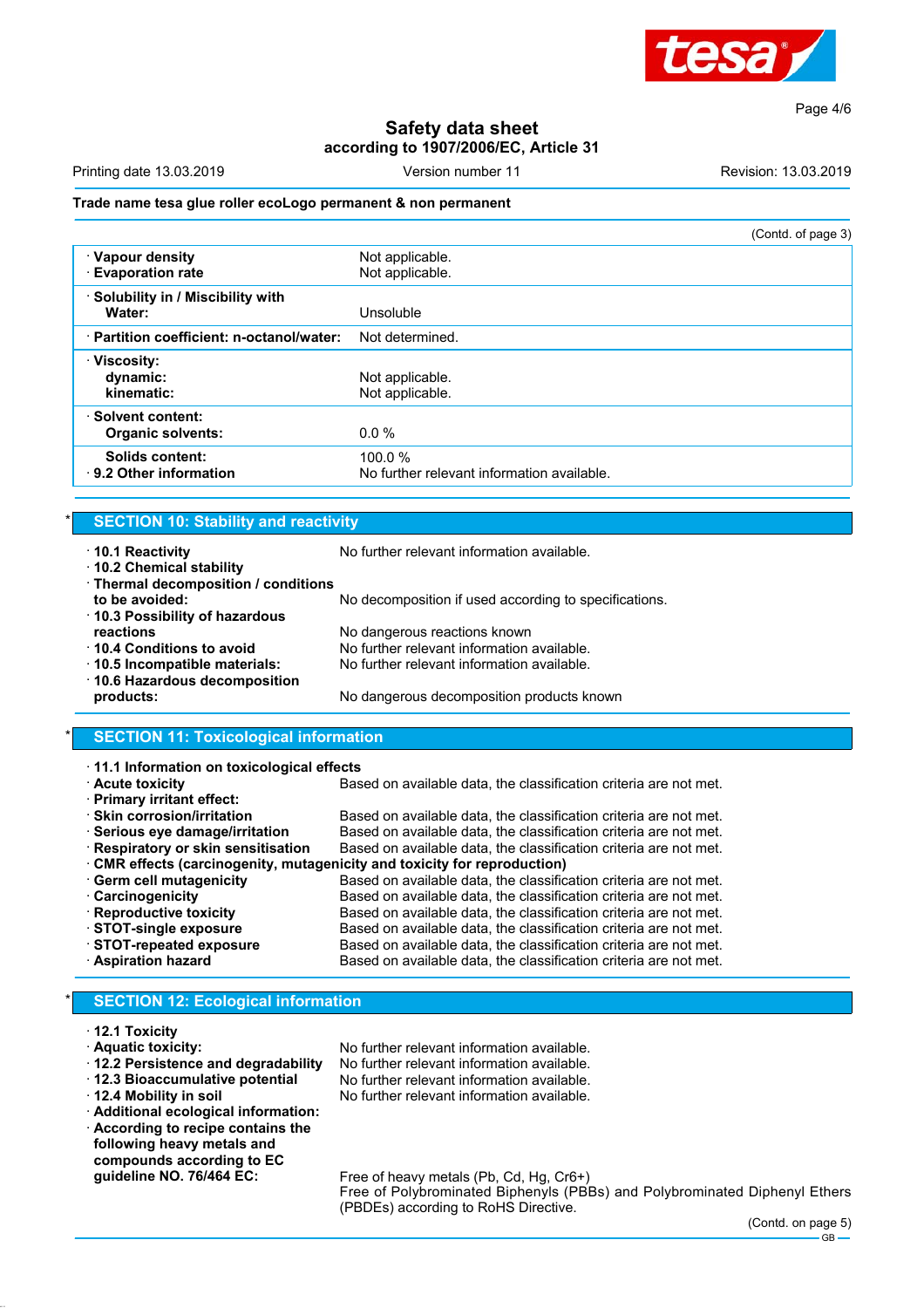

Page 5/6

#### **Safety data sheet according to 1907/2006/EC, Article 31**

|                                                                                         | according to 1907/2006/EC, Article 31                                                                                                                                                                                                     |                      |
|-----------------------------------------------------------------------------------------|-------------------------------------------------------------------------------------------------------------------------------------------------------------------------------------------------------------------------------------------|----------------------|
| Printing date 13.03.2019                                                                | Version number 11                                                                                                                                                                                                                         | Revision: 13.03.2019 |
| Trade name tesa glue roller ecoLogo permanent & non permanent                           |                                                                                                                                                                                                                                           |                      |
| · General notes:                                                                        | Housing: 100% recycled plastic<br>Glue: solvent free                                                                                                                                                                                      | (Contd. of page 4)   |
|                                                                                         | Packaging: 80% recycled cardboard<br>Only valid for Refill:<br>Housing: 61 % recycled plastic                                                                                                                                             |                      |
| 12.5 Results of PBT and vPvB assessment                                                 | Generally not hazardous for water.                                                                                                                                                                                                        |                      |
| $\cdot$ PBT:                                                                            | Not applicable.                                                                                                                                                                                                                           |                      |
| · vPvB:<br>12.6 Other adverse effects                                                   | Not applicable.<br>No further relevant information available.                                                                                                                                                                             |                      |
| <b>SECTION 13: Disposal considerations</b>                                              |                                                                                                                                                                                                                                           |                      |
| ⋅ 13.1 Waste treatment methods<br>· Recommendation                                      | Smaller quantities can be disposed of with household garbage.                                                                                                                                                                             |                      |
| <b>European waste catalogue</b><br>(recommendation)<br>Additional information about the | Only relevant for commercial/industrial applications. It is void for this article.                                                                                                                                                        |                      |
| European waste catalogue:                                                               | The assignment of a waste key number according to EC Decision 2000/532/EC in<br>connection with EU Directive 75/442/EC has to follow specific industry<br>requirements. The obove mentioned classification is only one possible proposal. |                      |
| · Uncleaned packagings:<br>· Recommendation:                                            | Disposal according to official regulations.                                                                                                                                                                                               |                      |
| <b>SECTION 14: Transport information</b>                                                |                                                                                                                                                                                                                                           |                      |
| 14.1 UN-Number<br>· ADR, ADN, IMDG, IATA                                                | Void                                                                                                                                                                                                                                      |                      |
| 14.2 UN proper shipping name<br>ADR, ADN, IMDG, IATA                                    | Void                                                                                                                                                                                                                                      |                      |
| 14.3 Transport hazard class(es)                                                         |                                                                                                                                                                                                                                           |                      |
| <b>ADR, ADN, IMDG, IATA</b><br>· Class                                                  | Void                                                                                                                                                                                                                                      |                      |
| 14.4 Packing group<br>ADR, IMDG, IATA                                                   | Void                                                                                                                                                                                                                                      |                      |
| · 14.5 Environmental hazards:<br><b>Marine pollutant:</b>                               | No                                                                                                                                                                                                                                        |                      |
| 14.6 Special precautions for user                                                       | Not applicable.                                                                                                                                                                                                                           |                      |
| 14.7 Transport in bulk according to Annex II of Marpol<br>and the IBC Code              | Not applicable.                                                                                                                                                                                                                           |                      |
| · Transport/Additional information:                                                     | Not dangerous according to the above mentioned<br>specifications.                                                                                                                                                                         |                      |
| · UN "Model Regulation":                                                                | Void                                                                                                                                                                                                                                      |                      |

#### **SECTION 15: Regulatory information**

· **15.1 Safety, health and environmental regulations/legislation specific for the substance or mixture**

· **Directive 2012/18/EU**

· **Named dangerous substances -**

None of the ingredients is listed.